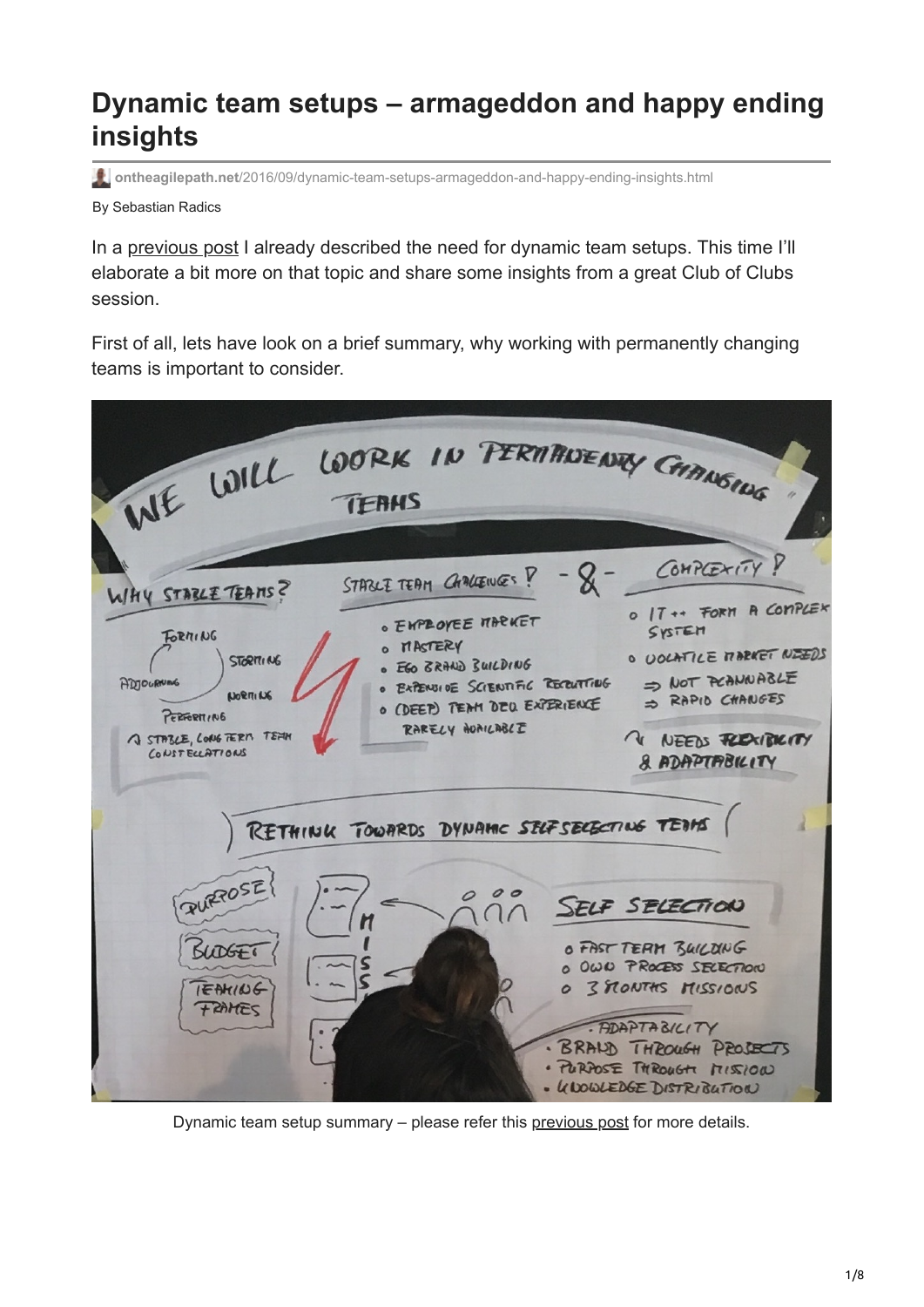Based on that overview we worked with 4 different questions to add and challenge the hypothesis, that *"We will work in permanently changing teams"*.

The 4 questions were:

- 1. **Futurama** What does this mean for your company, department?
- 2. **Armageddon** To which worst case could this lead? And what actions would we have to take to get there?
- 3. **Happy Ending** Turned around the actions (from step 2) … With what best case scenario will we end up? What would we like to add to this best case scenario?
- 4. What will you start changing for you and in your company?

Lets get into details about answers on these questions, that the groups discussed in 3 sessions.

# **Futurama**

What does this mean for your company, department?

We structured the discussion into thinking about challenges, benefits and insights from the discussion.

## **Challenges**

What are some challenges when thinking about permanently changing (based on self selection) teams?

- What about boring projects? When using self selections these topics maybe never will get staffed…
- Deep technical know how cannot be interchanged fast enough and avoids changing teams.
- Missions, that teams self select on, have to be really clear.
- What happens to job descriptions?
- What about the different comfort zones of people? Not everyone would like to change teams (often)? Leadership pressure is not the solution for this.

### **Benefits**

- No more expert silos ... meaning better knowledge distribution
- Skills are better routed in the team.
- More drive towards customer centric organization.
- It encourages people to take more responsibility.
- Inside an enterprise company it can open opportunities for talent exchanges between companies in the enterprise.

But is also means a huge culture change to enable that much flexibility.

### **Insights from the discussion**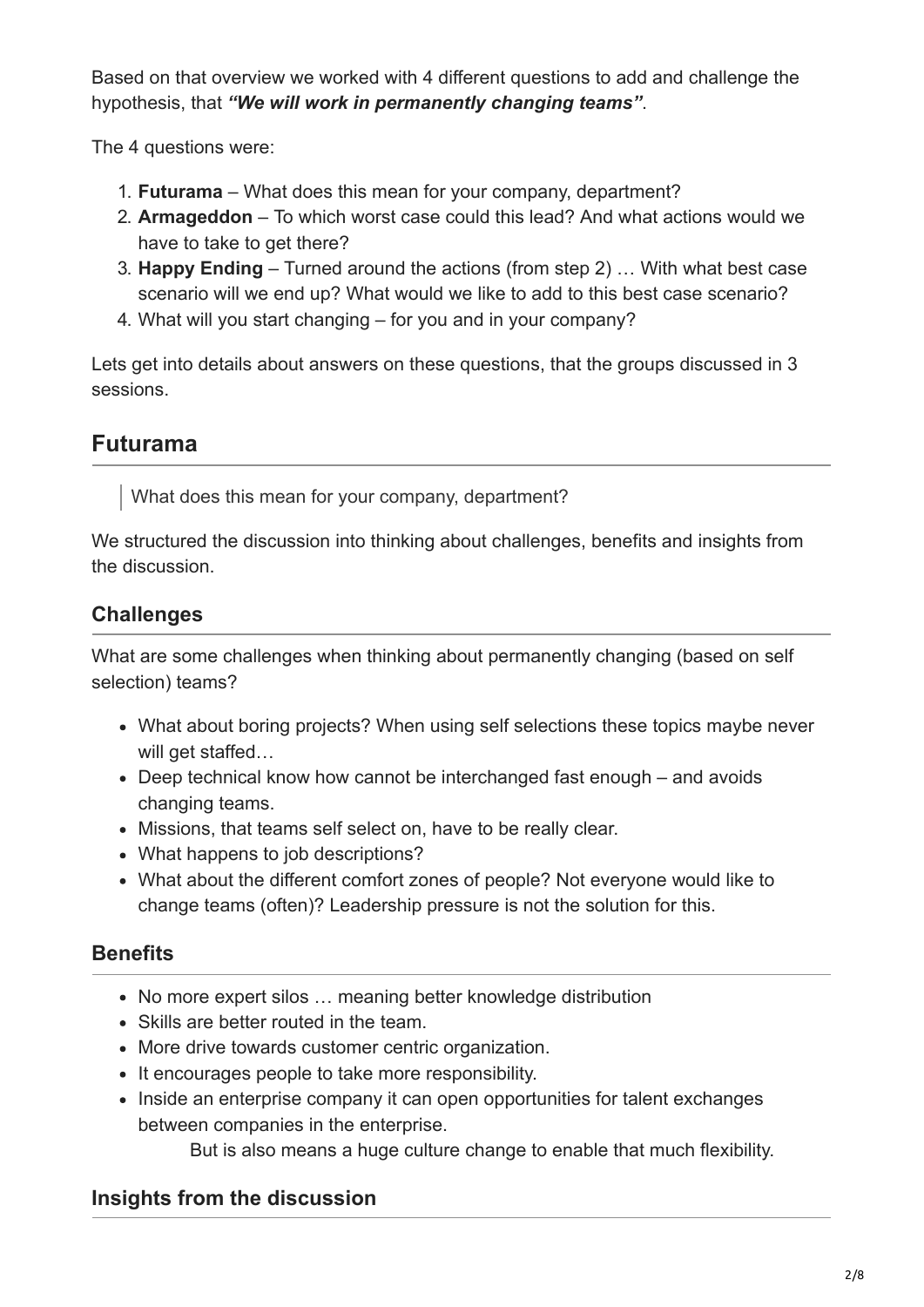- Interestingly no one was advocating for long term stable team formations.
- It puts everyone out of the comfort zone.
- It needs high transparency regarding missions and needs in that mission.
- There is a need for exchange (across companies in an enterprise).
- The model needs strong management buy in.

### **Armageddon**

To which worst case could this lead? And what actions would we have to take to get there?

It is a bit tricky to get this moderation technique. It's about actions that will reach that worst case. This helps to challenge an idea and find really terrible wrong steps. The assumption is, that if you later on turn these actions around you could derive best case scenarios.

### **Lack of responsibility**

Actions to get there:

- force people into teams
- don't provide a vision and outlook
- no guidelines (for missions, team constellations)
- no thoughts about maintenance and process
- no communication links between teams and missions

#### Leads to:

- low performance
- quality problems
- people will leave

#### **Lack/loss of history knowledge**

Actions:

- no handovers (and just let people dissolve into new team constellations fire and forget)
- random management selection (and not self selection)
- strong security policies that prevent a sharing of insights between missions
- everyone has to move

Leads to:

- reinventions
- double work
- changing contacts for customers
- time loss for duplications and necessary explanations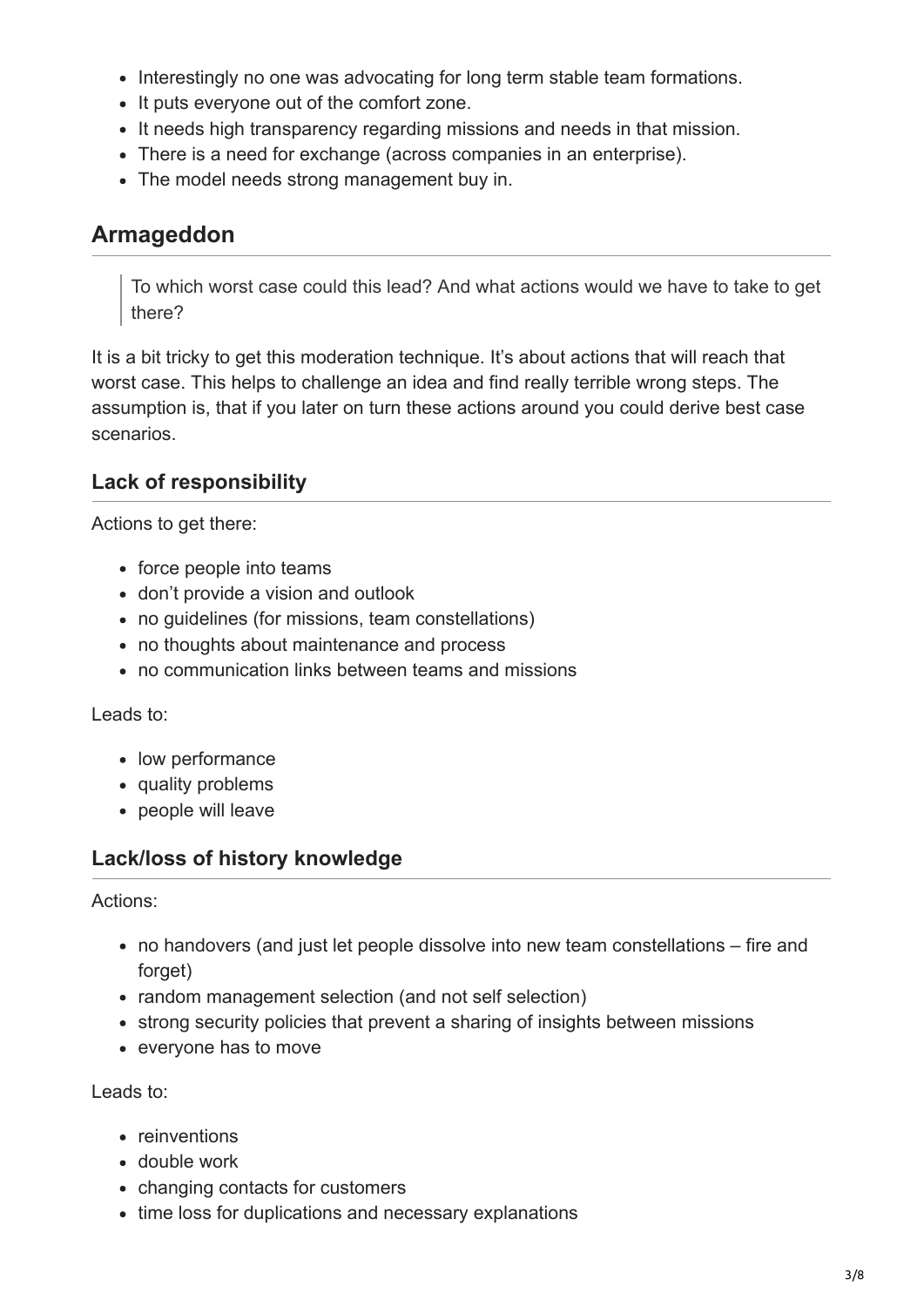mission context (e.g. platform knowledge and existing technologies)

### **Buddy dilema**

Actions:

- people stay together (without considering valuable distributions to achieve a higher common goal)
- lack of moderation during the team reshuffling
- closed offices
- no one has to move

Leads to:

- new silos
- lost freshness of newly formed teams

### **Topic dilema**

Actions:

- bad topic/mission pitches
- no clearly defined topics
- internal advertising of topics and letting down other topics
- subjectiveness over company needs (and complete freedom)

Leads to:

- nobody would like to work on it
- a need to force people into a topic

### **Loss of people who need their comfort zone & won't change**

Actions:

- force them into new team constellations
- no communication
- no mediation within the group
- individual needs not considered
- floating workspaces & a need to reserve a seat newly on a daily base
- no fitting projects

Leads to:

demotivation and likely people leaving the company

### **Depression because of social exclusion**

Social exclusion due to the fact that you cannot work on the topics because they are already fully stuffed.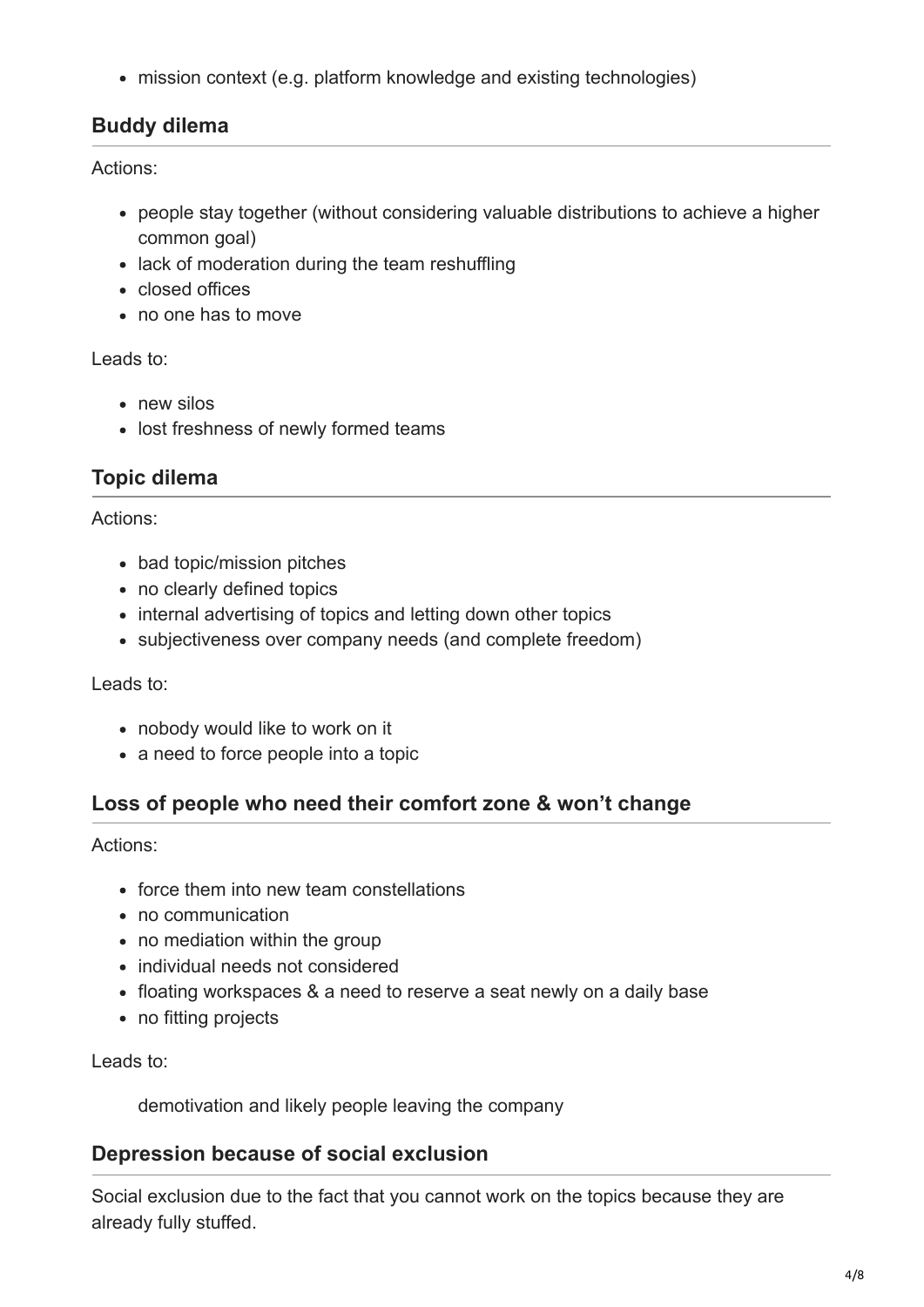#### Actions:

- no empathy in teamwork
- hard skill focus only
- no escalation
- bullying inside the company
- no caring
- high expectations and pressure

### **No high performance/Low performance**

#### Actions:

- no quidance
- short mission (<6 weeks), that completely undermine any team building
- ignoring context
- politics and different, hidden goals
- no transparency
- no pressure at all
- missing knowledge
- wrong information (about mission goals)

#### Leads to:

- team phases not properly stepped through
- suffering team performance

# **Happy ending**

Actions from armageddon turned around: If we'd do the opposite, what best case scenario will we end up? What would we like to add to this best case scenario?

#### **Lack of moderation**

Turned into: Great moderation

Leads to:

- knowledge spreading
- good quality
- results
- transparency and everyone in the loop
- teams balanced between personal and company perspective
- short and efficient meetings

#### **No thoughts about maintenance, handovers, guidelines**

Turned into: clear process for mission results & maintenance; clear role models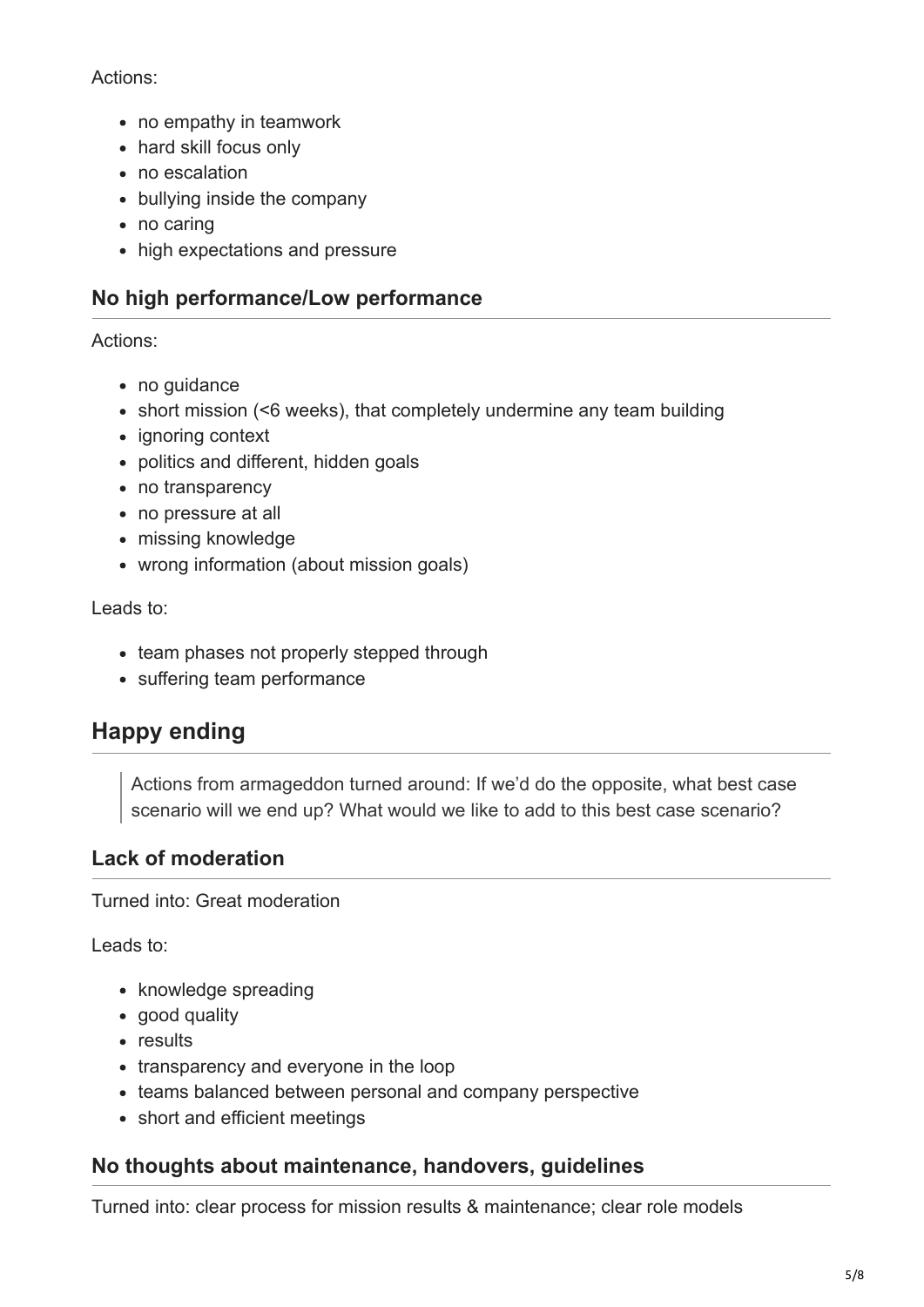Leads to:

- responsibility
- common, shared goals
- quality & great maintenance levels
- customer satisfaction
- no loss of knowledge

### **Bad pitches**

Turned around: Guidelines for pitches; use of a product canvas; PO training

Leads to:

- teams right for that mission
- motivated people working on it
- entrepreneurship
- business value
- high performance through understanding the needs

### **No transparency**

Turned around: change process in place; team building events

Leads to:

- high performance & motivated teams
- lower turnover rates
- engagement and commitment

### **Social exclusion**

Turned around: Coaches; Mediators

Leads to:

- people development
- fast team ramp ups
- engagement
- fast interpersonal conflict resolutions

# **What will you start changing – for you and in your company?**

#### **I – perspective**

- set up of interdisciplinary teams for my own projects/missions
- start to collect aspects for guidelines
- sharing my knowledge
- learn coaching by coaching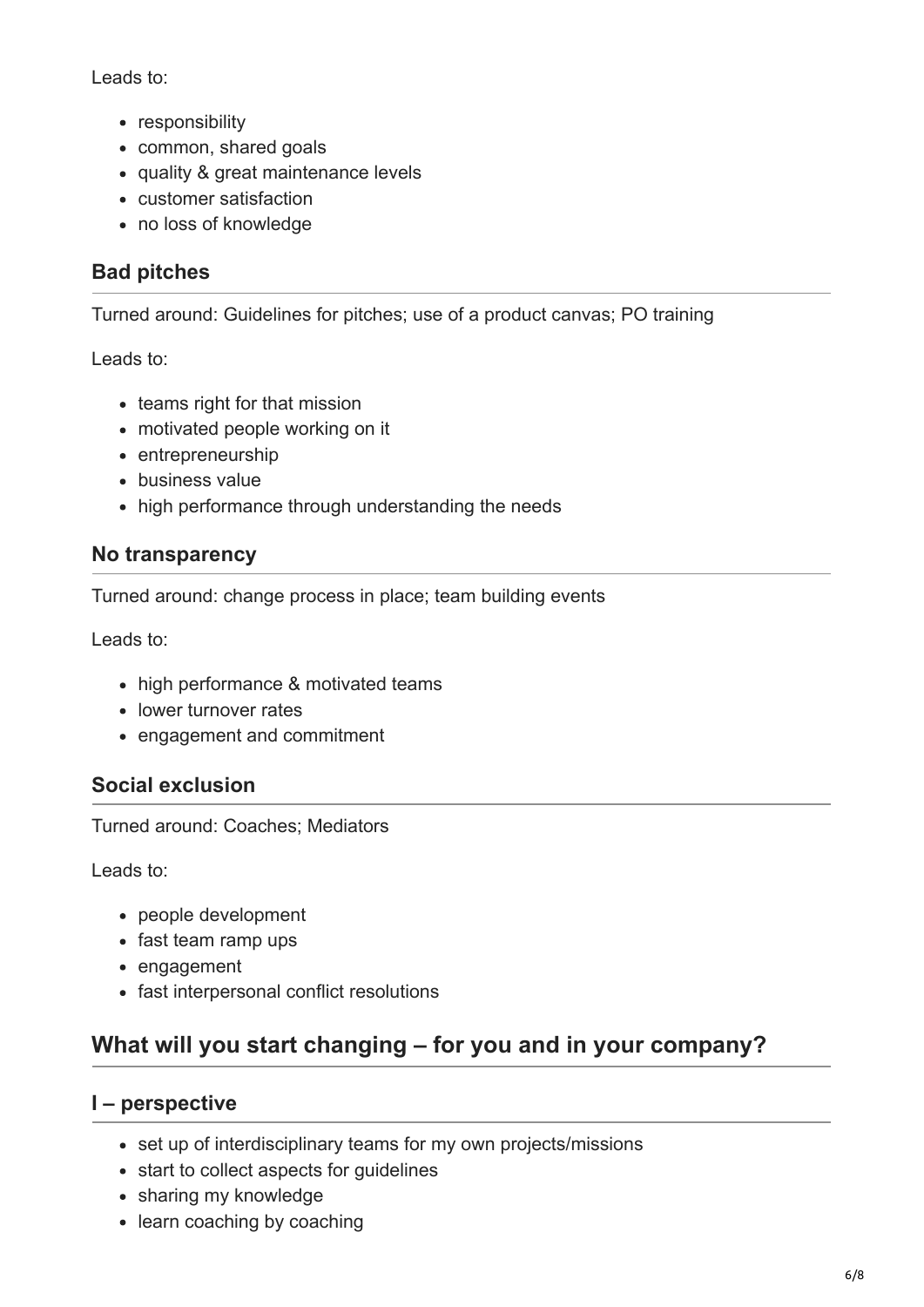- exchange intensively with colleagues from other departments
- ask the teams that "I" support as agile coach, if they would like self selecting teams
- continuously pitch the need to build up an inter-company internal talent pool

#### **We**

- listen to people and act accordingly
- share knowledge with other departments more openly
- share the knowledge on an internal wiki
- agree on interchange programs for employees
- do a fishbowl for the whole company to find out if this could work for all teams
- start an experiment with a part of the company
- empower people to get better
- work out a proper concept for self selection processes

### **Company – perspective**

- decide to set up yearly elections for all roles within corporate departments
- allow employees to join projects from other departments
- open possibilities to move between units
- offer trainings to new team members
- enable self selection process via IT dashboard
- allow fixed time for project work
- collect opinions towards self selecting teams from managers and employees
- official statement to support fluid work teams
- do a feasibility study if exchange between subsidiaries is possible

# **Some amazing graphical recordings from the sessions**